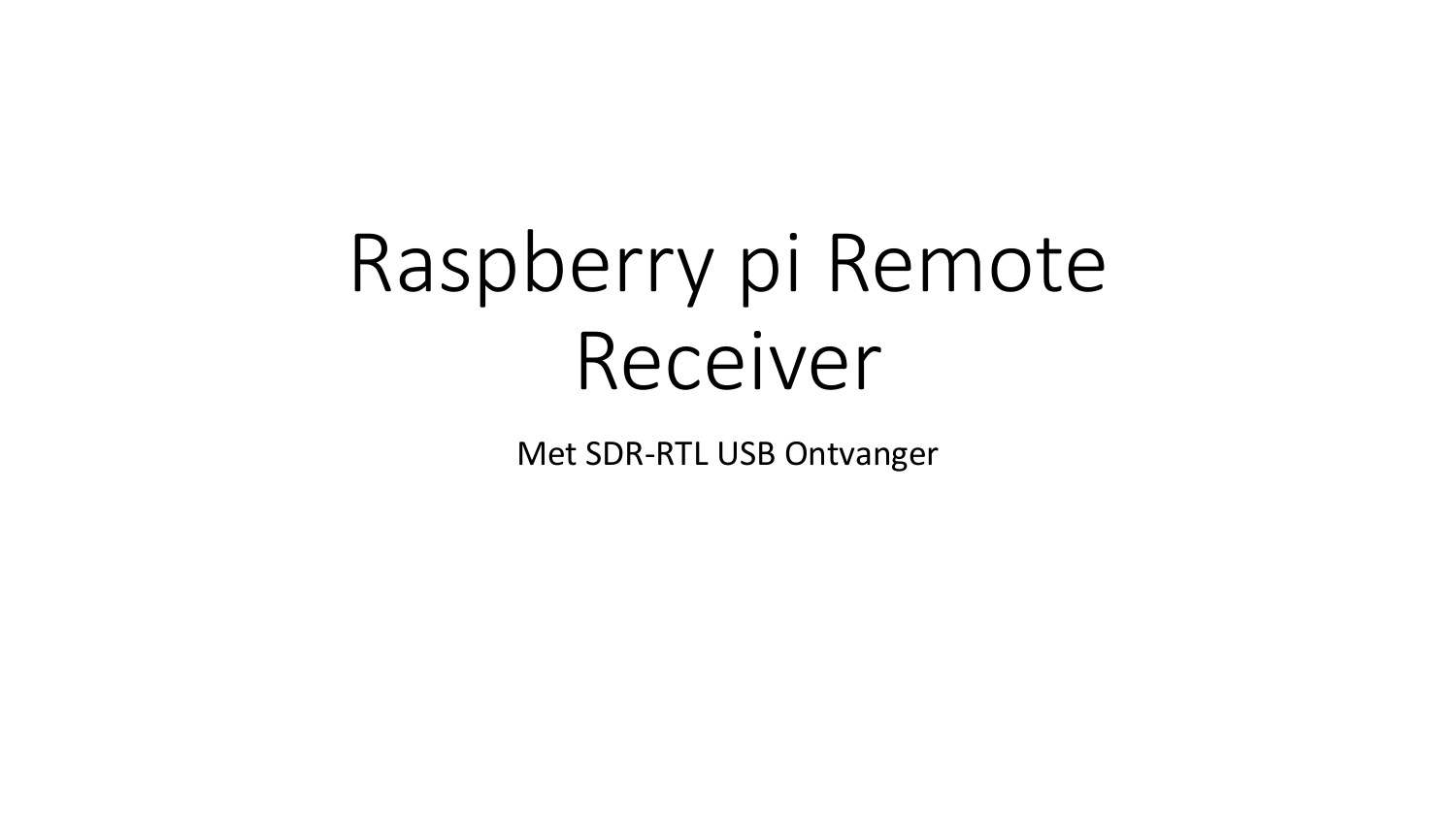### Ontvangst Station

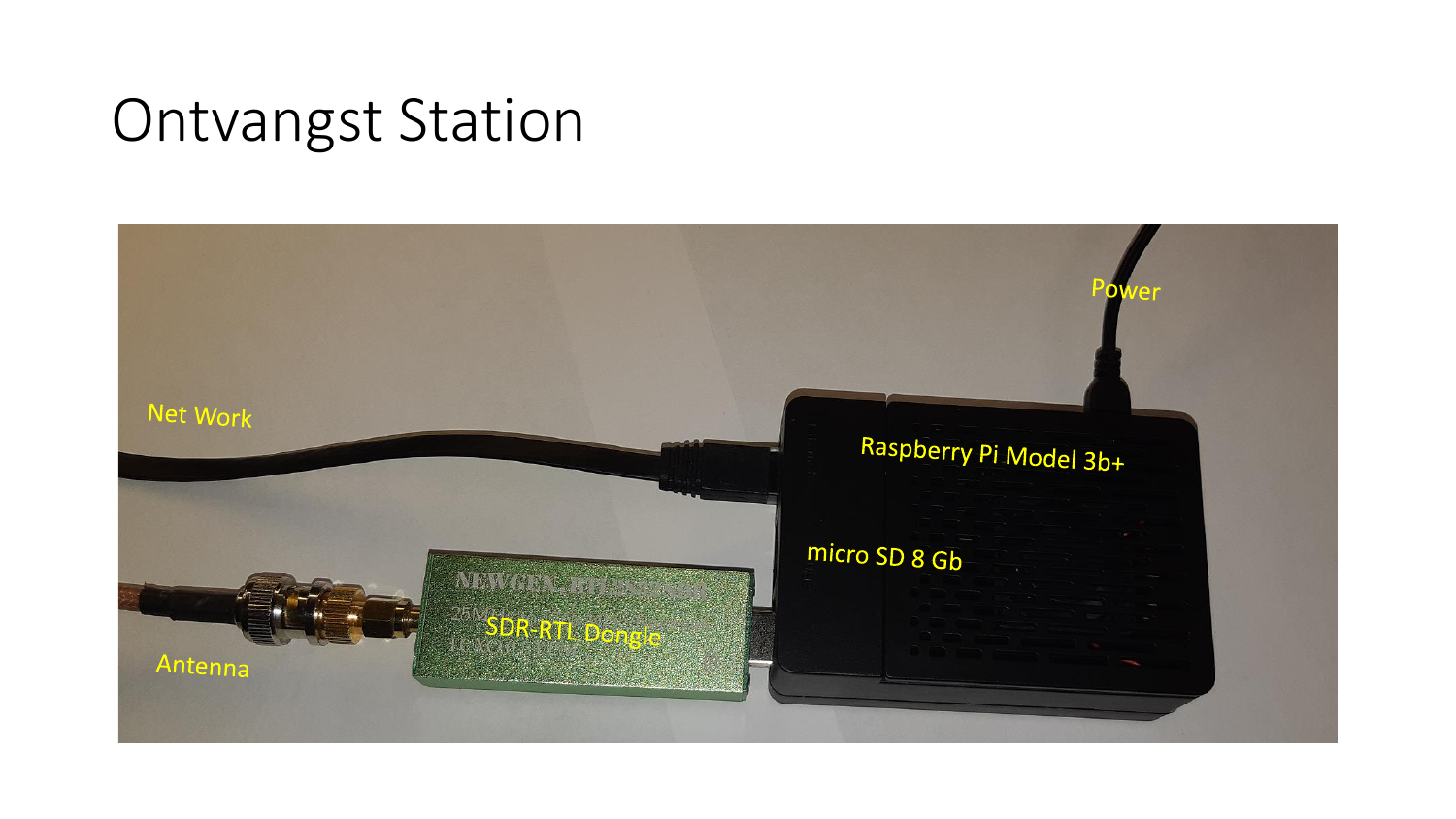- [Download](https://www.raspberrypi.org/downloads/raspbian/) de meest recente Raspbian versie.
- [Download](https://www.sdcard.org/downloads/formatter/) SD Memory Card Formatter.
- [Download](https://raspberrytips.nl/etcher-diskimages-terugplaatsen-sd-kaart/) de meest recente versie van Etcher.





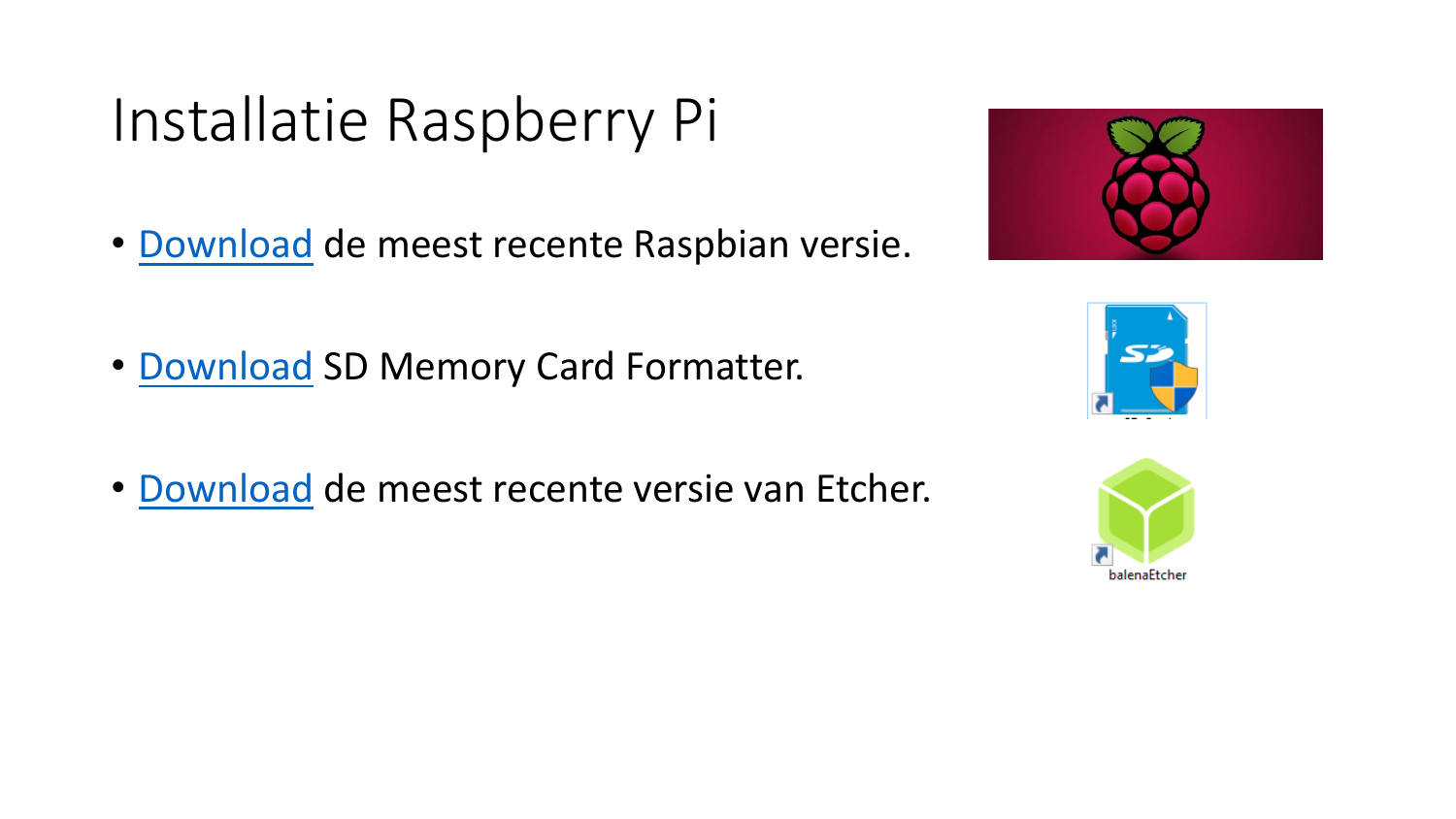• Format memory card met SD Memory Card Formatter.

| SD Card Formatter                         |                                                                | ×       |
|-------------------------------------------|----------------------------------------------------------------|---------|
| File<br>Help                              |                                                                |         |
| Select card                               |                                                                |         |
| $I:\$ - erik                              |                                                                |         |
|                                           |                                                                | Refresh |
| Card information                          |                                                                |         |
| <b>Type</b>                               | <b>SDXC</b>                                                    |         |
| Capacity                                  | 59.63 GB                                                       |         |
| Formatting options<br><b>Quick format</b> |                                                                |         |
| O Overwrite format                        |                                                                |         |
| CHS format size adjustment                |                                                                |         |
| Volume label                              |                                                                |         |
| SDR_RTL                                   |                                                                |         |
|                                           |                                                                |         |
|                                           |                                                                |         |
|                                           |                                                                | Format  |
|                                           | SD Logo, SDHC Logo and SDXC Logo are trademarks of SD-3C, LLC. |         |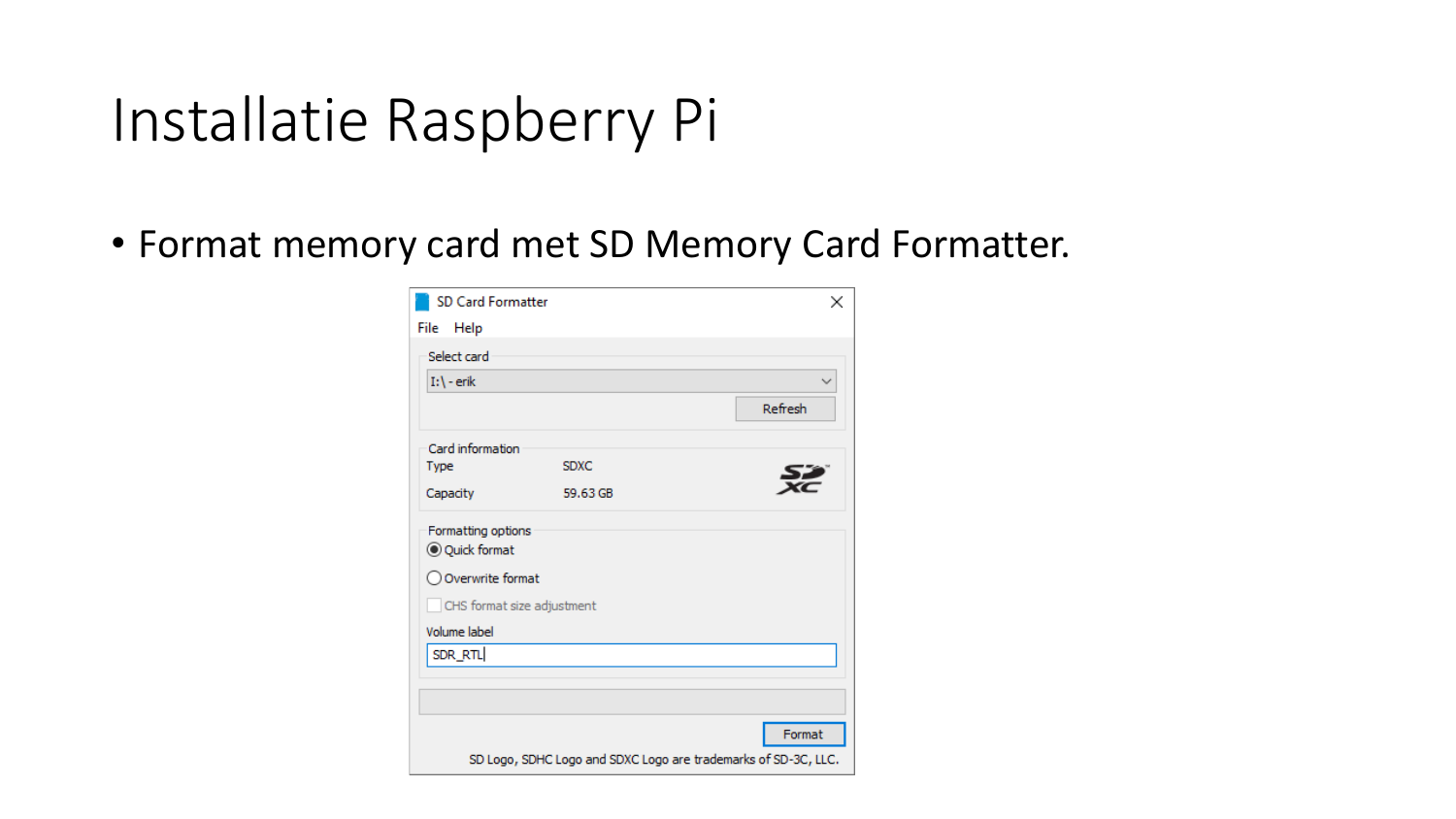- Format memory card met SD Memory Card Formatter.
- Start de Etcher tool.
- 1. Selecteer het .IMG bestand of het gecomprimeerde ZIP bestand.
- 2. Selecteer de drive (micro SD kaart).
- 3. Klik op burn.
- 4. Wanneer het process voltooid is, wordt de SD kaart automatisch unmount.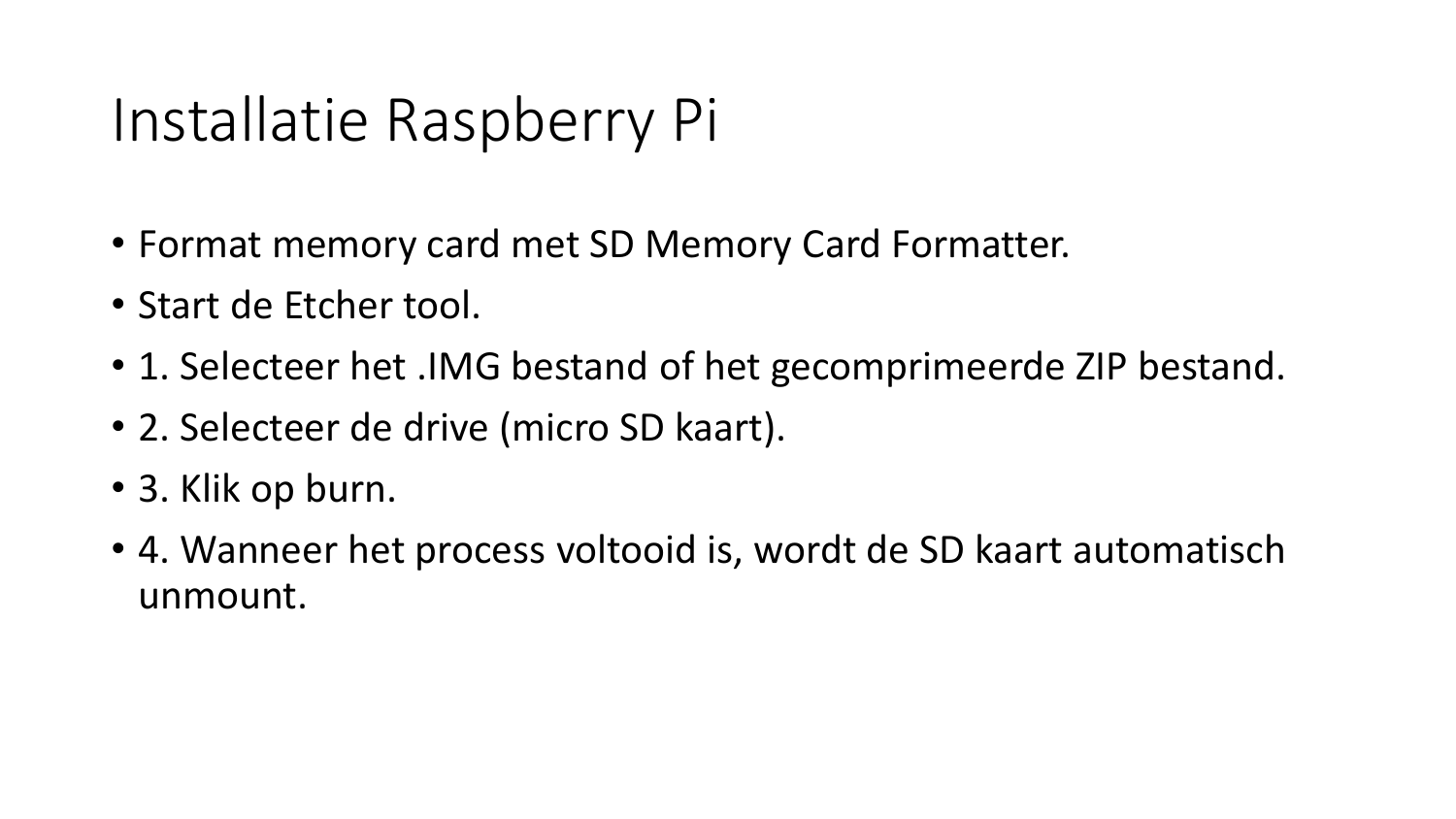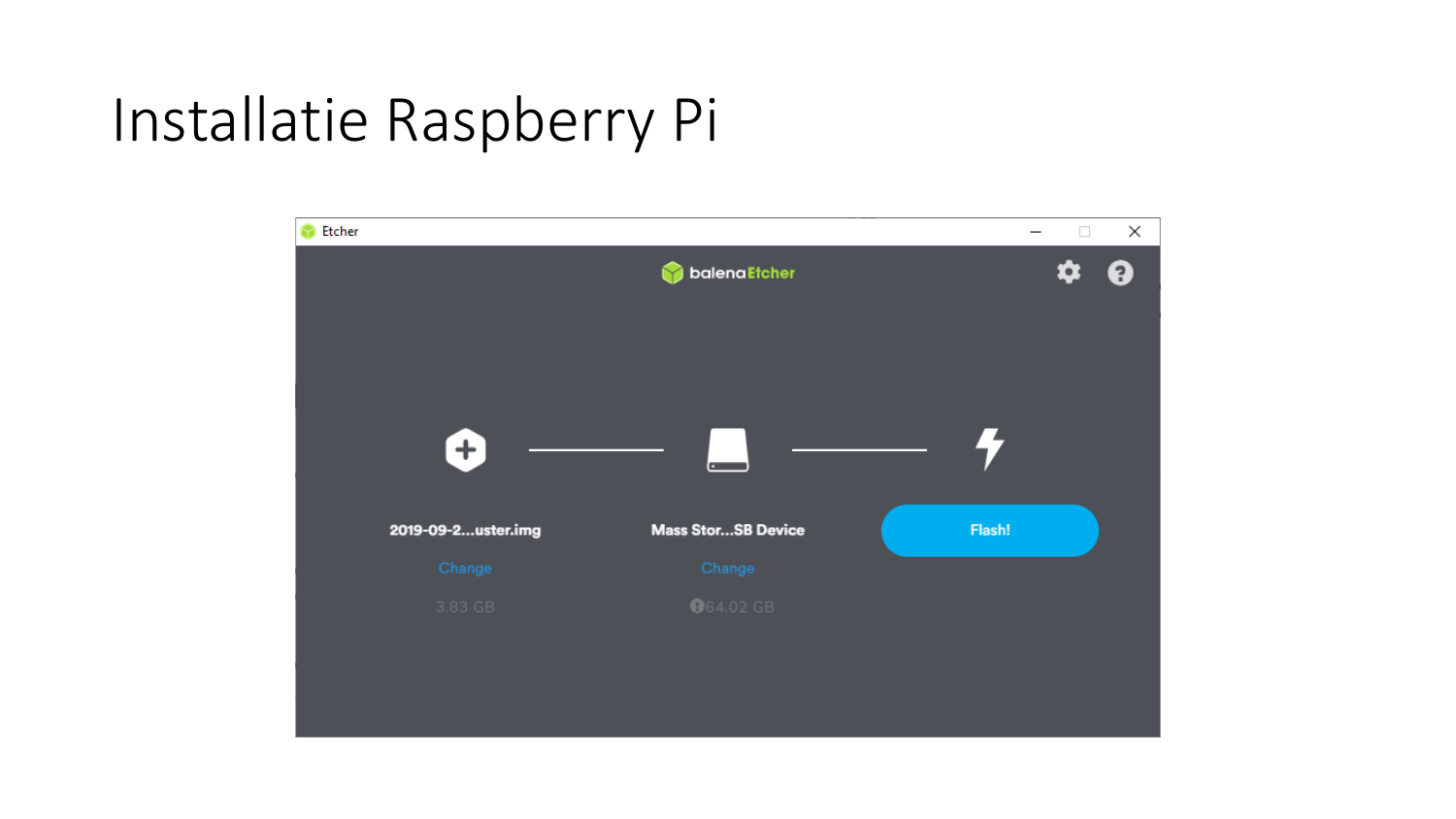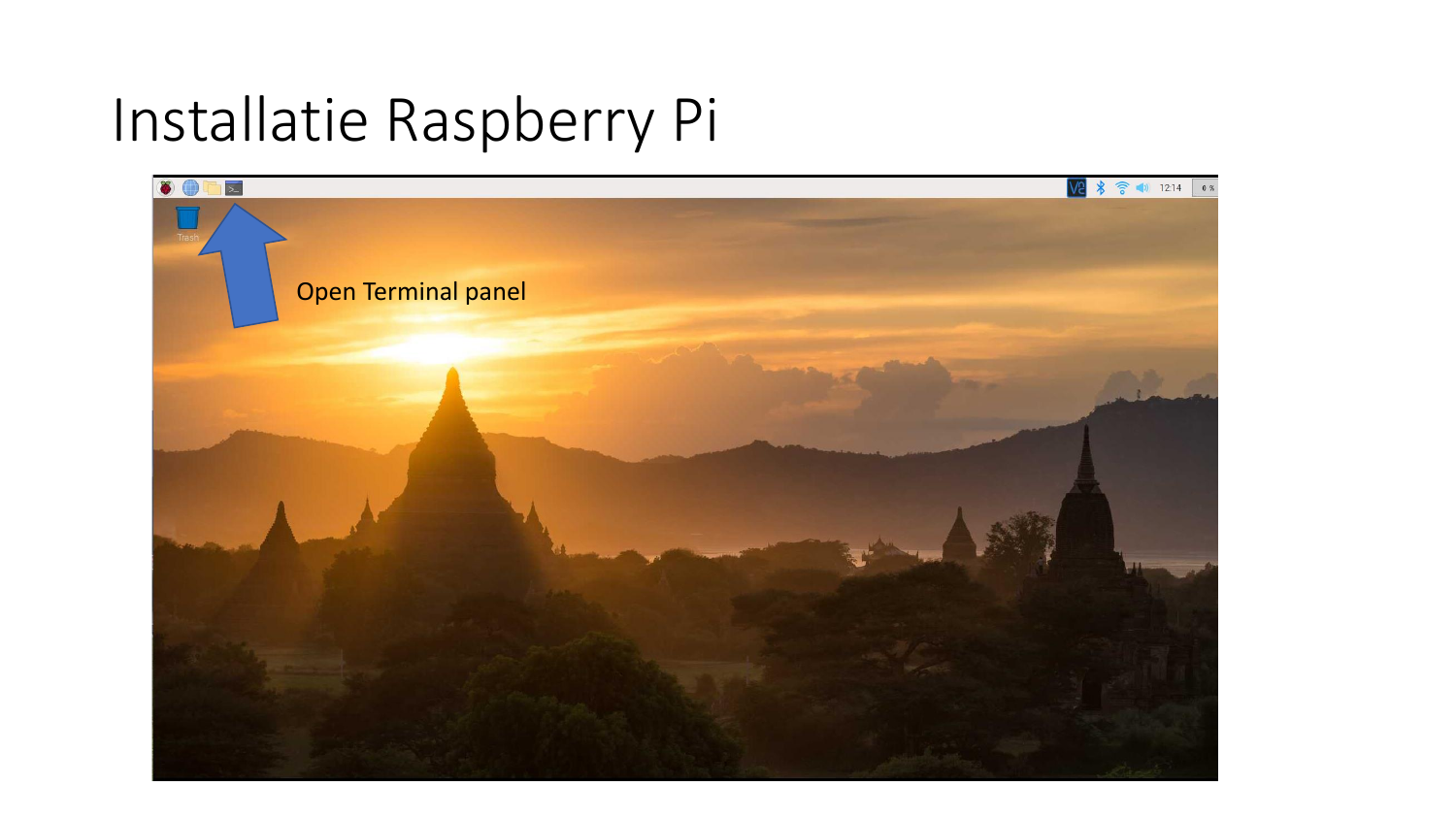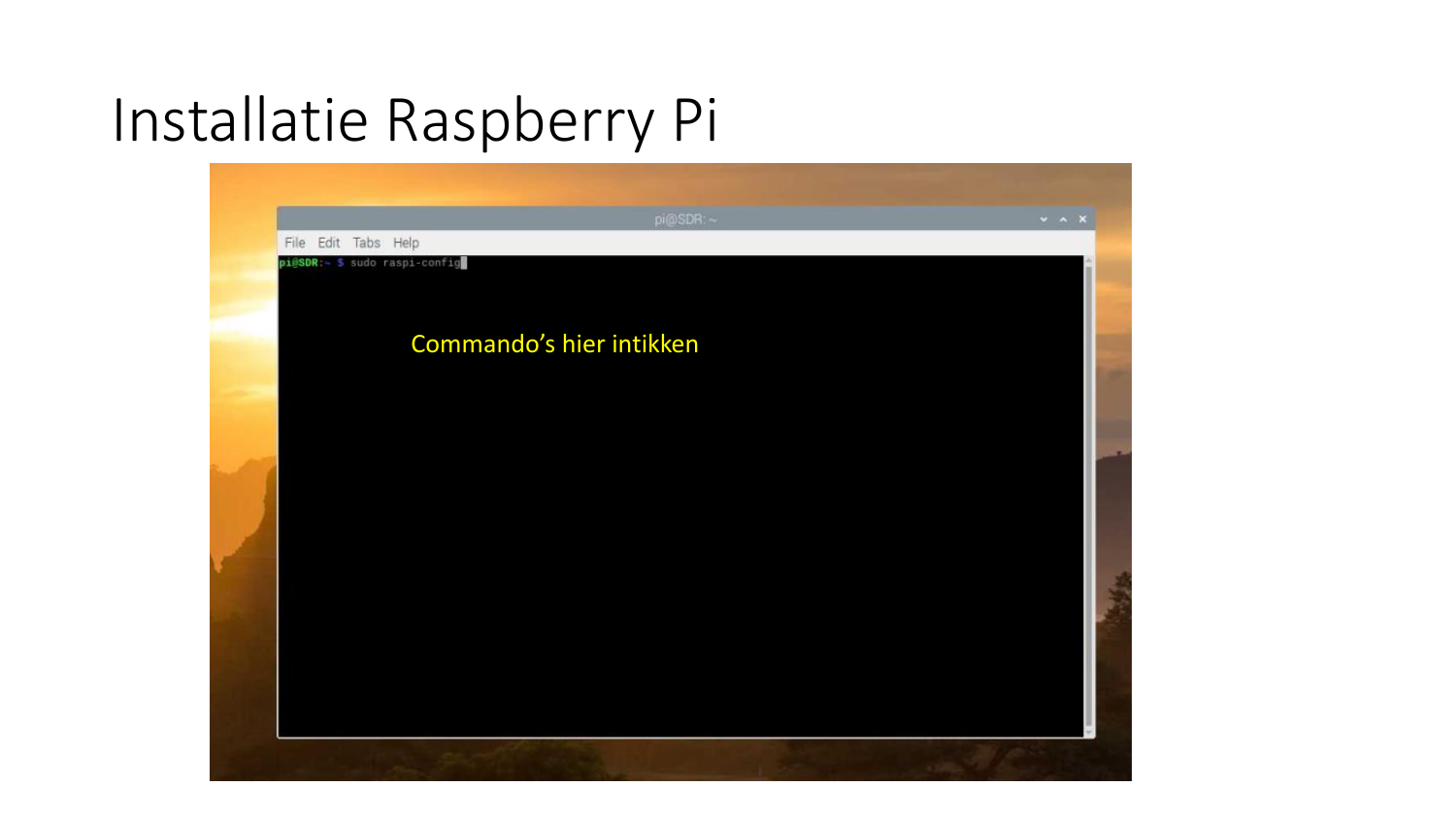#### sudo raspi-config

# Choose option 1 to "Expand Filesystem" - Ensures that all of the SD card storage is available to the OS # Choose Finish & reboot

- sudo apt-get update
- sudo apt-get upgrade

#### Blacklist aanmaken:

- cat <<EOF >no-rtl.conf
- blacklist dvb usb rtl28xxu
- blacklist rtl2832
- blacklist rtl2830
- EOF
- sudo mv no-rtl.conf /etc/modprobe.d/

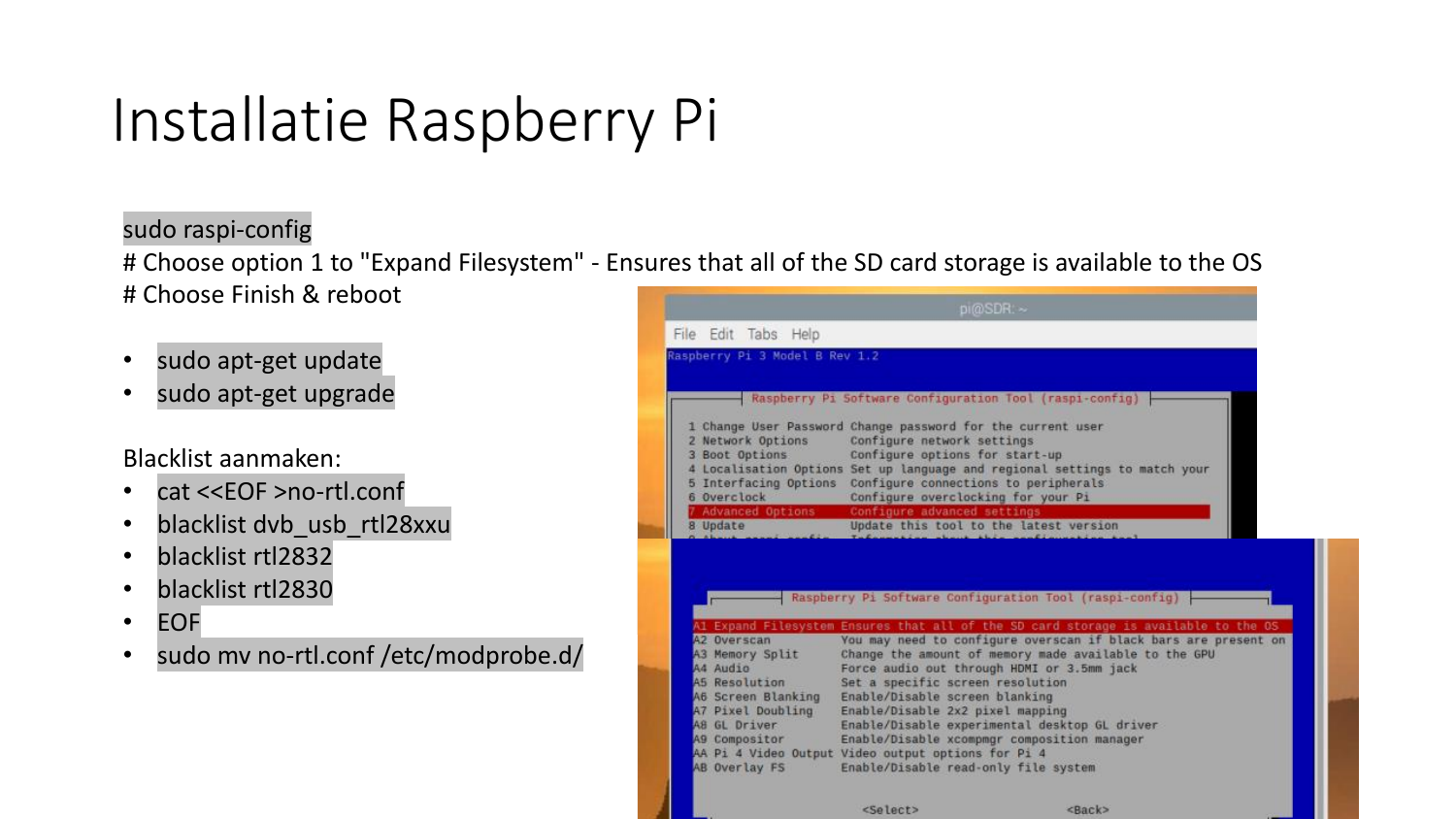Raspberry voorbereiden voor installatie

- sudo apt-get install git-core
- sudo apt-get install git
- sudo apt-get install cmake
- sudo apt-get install libusb-1.0-0-dev
- sudo apt-get install build-essential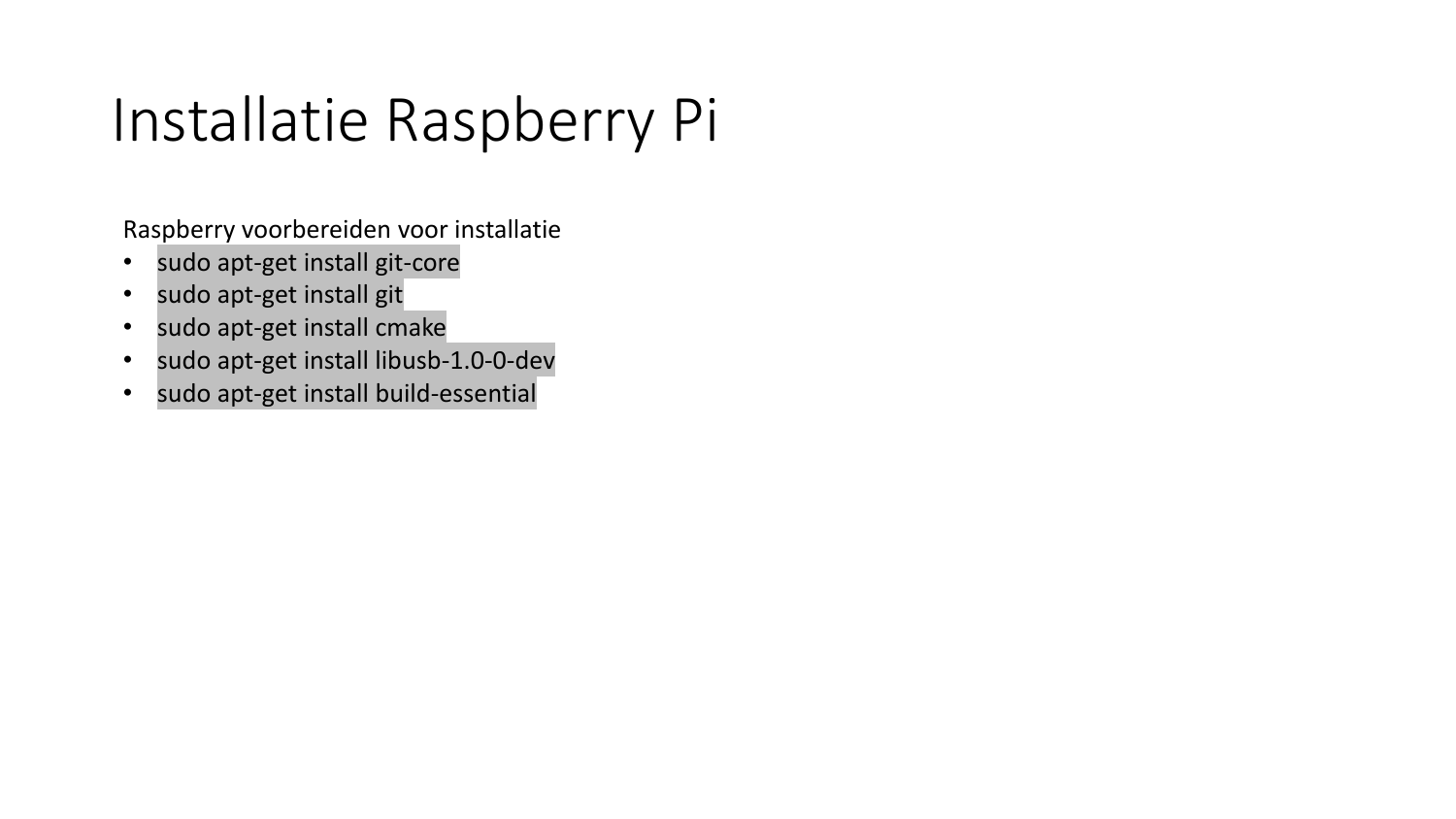SDR software installeren: git clone git://git.osmocom.org/rtl-sdr.git cd rtl-sdr/ mkdir build cd build cmake ../ -DINSTALL\_UDEV\_RULES=ON make sudo make install sudo ldconfig  $cd \sim$ sudo cp ./rtl-sdr/rtl-sdr.rules /etc/udev/rules.d/ sudo reboot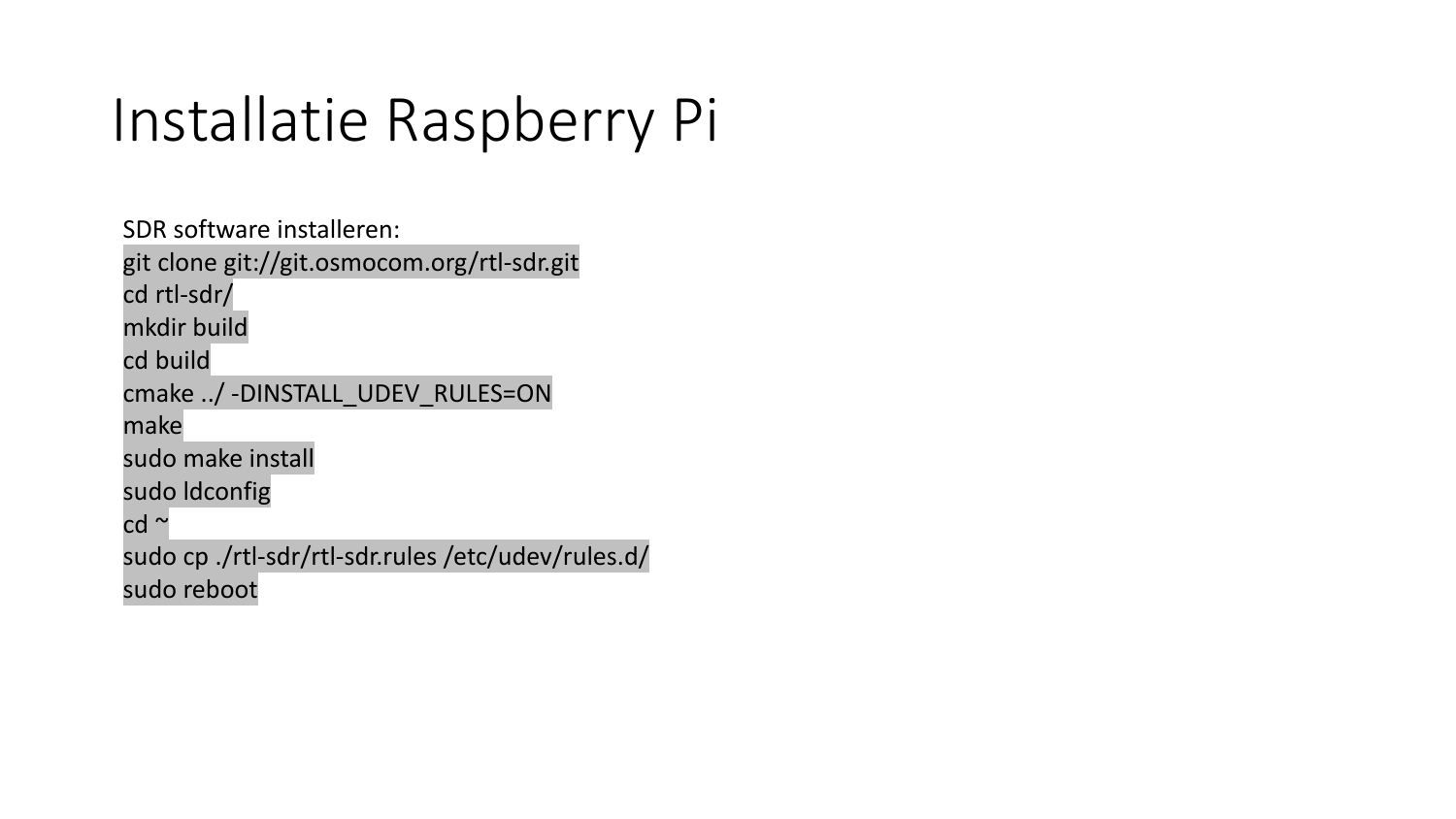Installatie Raspberry Pi

Afluiten, SDR aansluiten en opnieuw booten. SDR software Testen:

| $pi@SDR$ ~                                                                                                                                                                                                                                                                                                 | V A X |  |
|------------------------------------------------------------------------------------------------------------------------------------------------------------------------------------------------------------------------------------------------------------------------------------------------------------|-------|--|
| Edit Tabs Help<br>File                                                                                                                                                                                                                                                                                     |       |  |
| $pi@SDR - S$ rtl test<br>Found $1$ device(s):<br>0: Realtek, RTL2838UHIDIR, SN: 00000001                                                                                                                                                                                                                   |       |  |
| Using device 0: Generic RTL2832U OEM<br>Found Rafael Micro R820T tuner<br>Supported gain values (29): 0.0 0.9 1.4 2.7 3.7 7.7 8.7 12.5 14.4 15.7 16.6 19.7 20.7 22.9 25.4 28.0 29.7 32.8 33.8 36.4 37.2 38.6 40.2 42.1 4<br>3.4 43.9 44.5 48.0 49.6<br>[R82XX] PLL not locked!<br>Sampling at 2048000 S/s. |       |  |
| Info: This tool will continuously read from the device, and report if<br>samples get lost. If you observe no further output, everything is fine.                                                                                                                                                           |       |  |
| Reading samples in async mode<br>ACSignal caught, exiting!                                                                                                                                                                                                                                                 |       |  |
| User cancel, exiting<br>Samples per million lost (minimum): 0<br>$pi@SDR - S$                                                                                                                                                                                                                              |       |  |

Met Ctrl C onderbreken.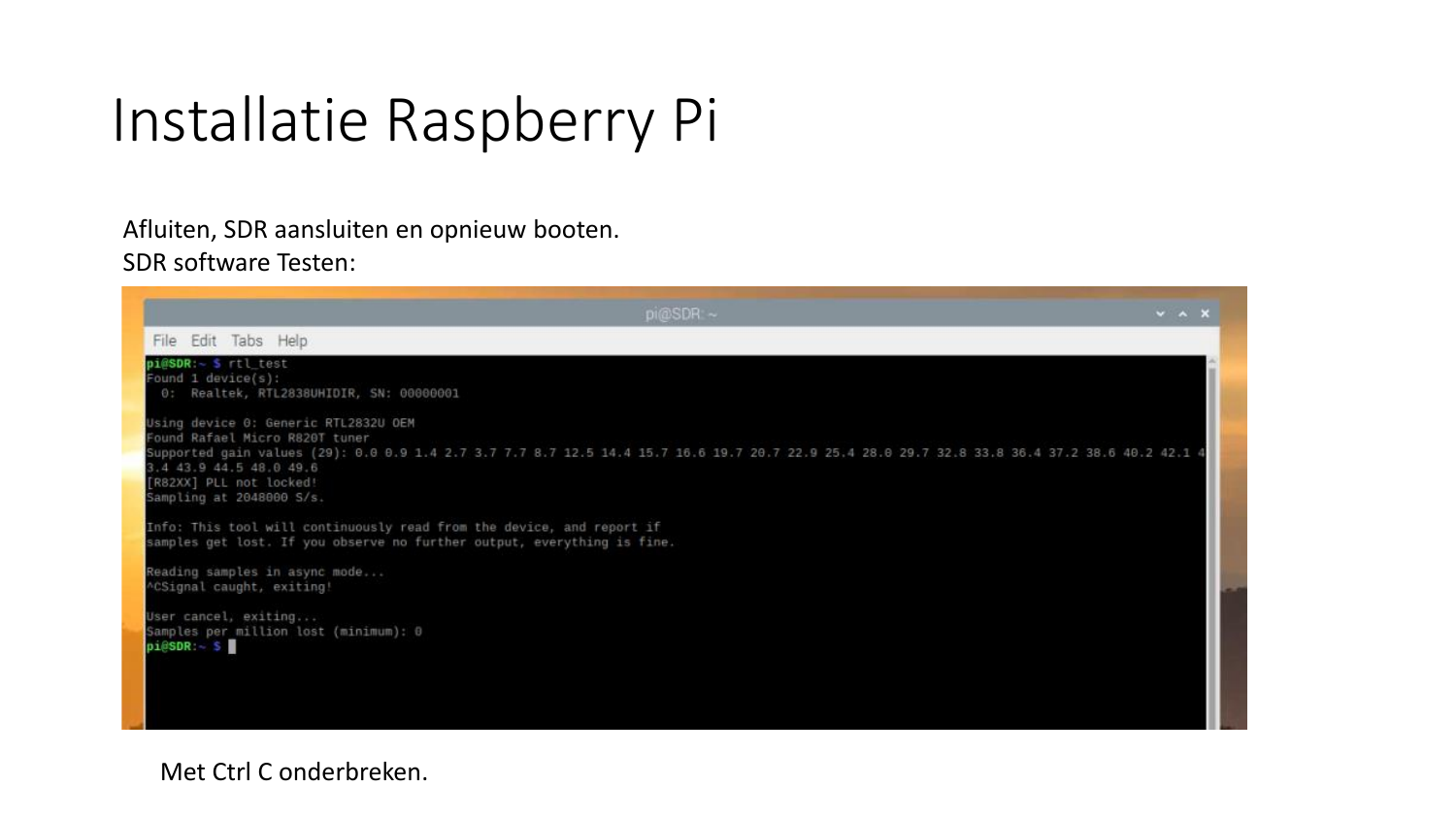Server opstarten met: rtl\_tcp –a 192.168.2.6 Eigen ip adres gebruiken

| pi@SDR:~                                                                                                                                                                        | $\vee$ $\wedge$ X |  |
|---------------------------------------------------------------------------------------------------------------------------------------------------------------------------------|-------------------|--|
| File Edit Tabs Help                                                                                                                                                             |                   |  |
| pi@SDR:~ \$ rtl_tcp -a 192.168.2.6<br>Found 1 device(s):<br>0: Realtek, RTL2838UHIDIR, SN: 00000001                                                                             |                   |  |
| Using device 0: Generic RTL2832U OEM<br>Found Rafael Micro R820T tuner<br>[R82XX] PLL not locked!<br>Tuned to 100000000 Hz.                                                     |                   |  |
| listening<br>Use the device argument 'rtl_tcp=192.168.2.6:1234' in OsmoSDR (gr-osmosdr) source<br>to receive samples in GRC and control rtl_tcp parameters (frequency, gain, ). |                   |  |
|                                                                                                                                                                                 |                   |  |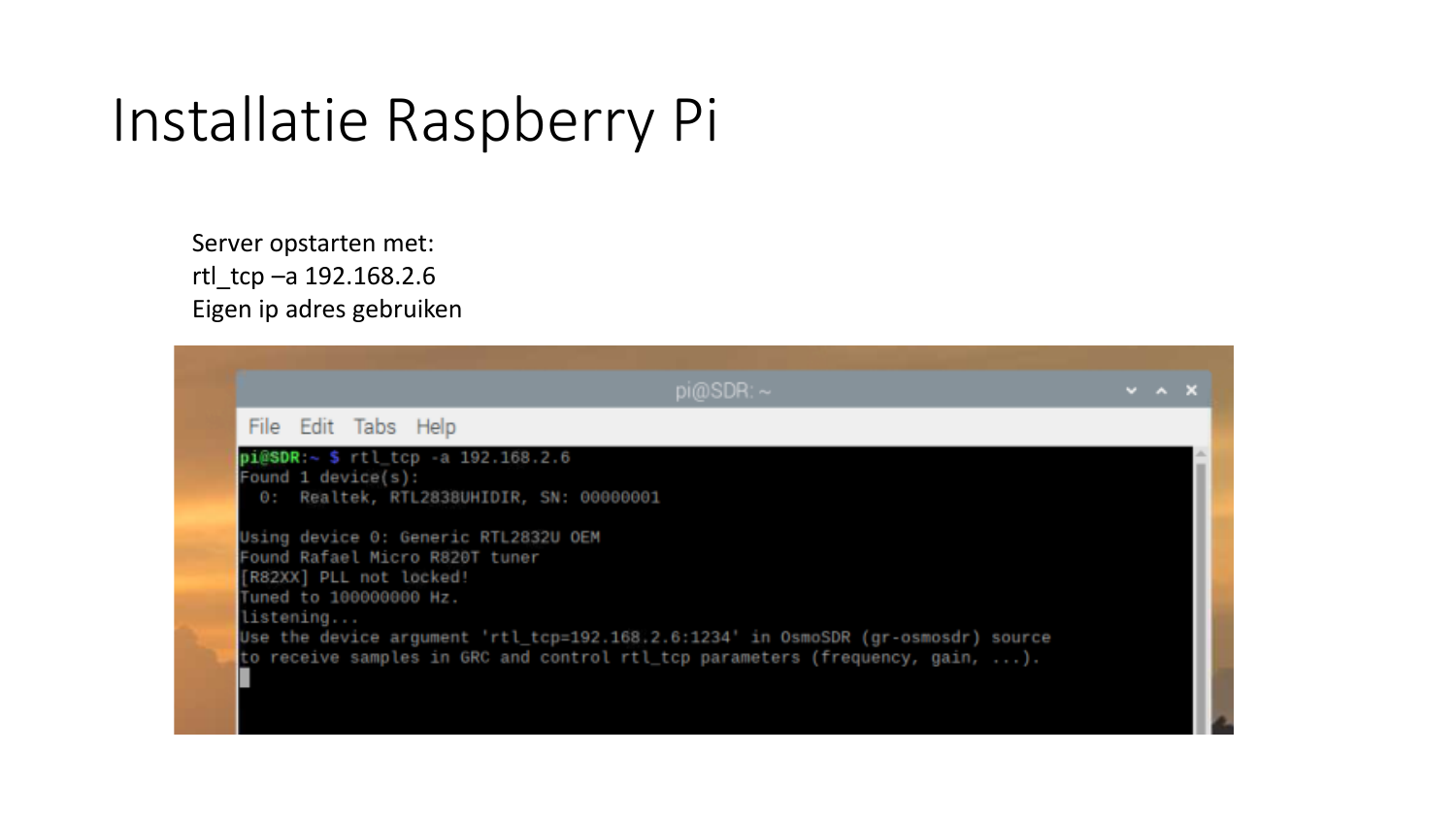Download op PC: SDR# van Airspy <https://airspy.com/download/> Community Package with Plugins





Instellen als: RTL-SDR(TCP)

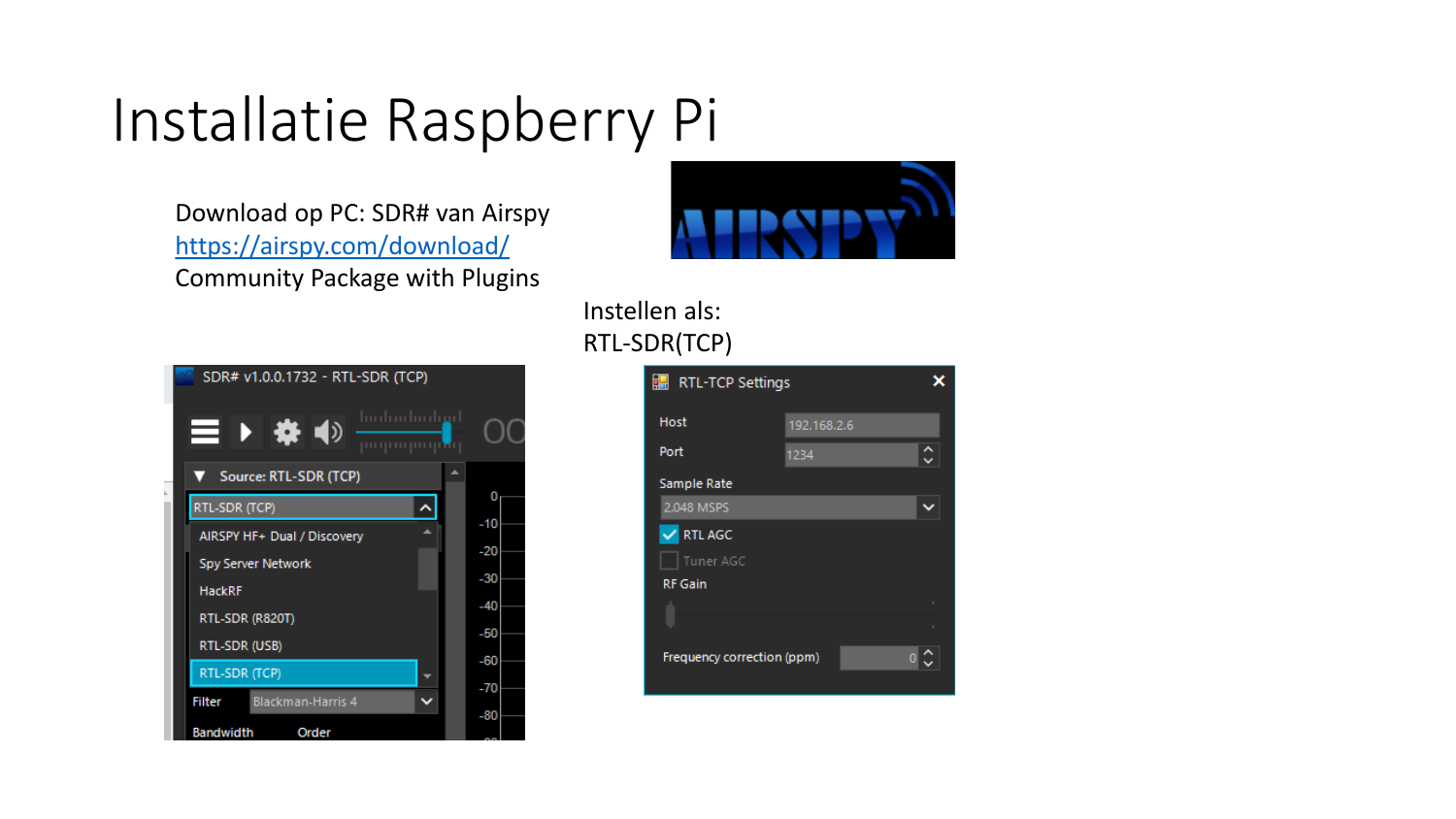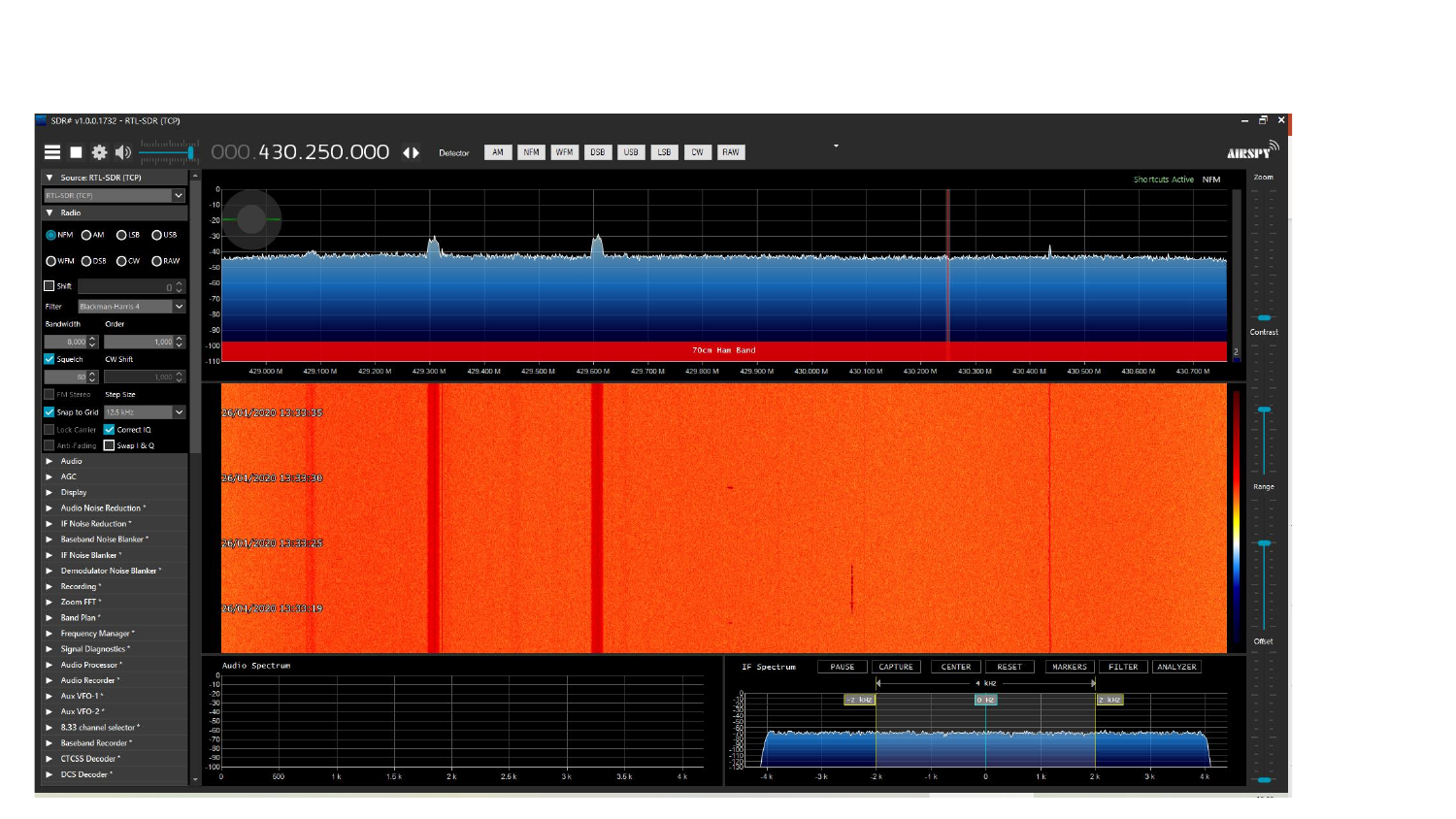Voor internet port forwarding gebruiken via je router.

|                           | û                                            |
|---------------------------|----------------------------------------------|
| Protocol                  | <b>TCP And UDP</b><br>▼                      |
| <b>Start Port</b>         | 60007                                        |
| <b>End Port</b>           | 60007                                        |
| <b>Start Mapping Port</b> | 1234                                         |
| <b>End Mapping Port</b>   | 1234                                         |
|                           | Cancel<br><b>Apply</b>                       |
|                           |                                              |
| <b>SDR Server</b>         |                                              |
| Mode                      | <b>IP Address</b><br>▼                       |
| <b>LAN Host</b>           | 192, 168, 2<br>6                             |
| App Group                 | ○ Games ○ Audio/Video ○ VPN ○ Apps ● Servers |